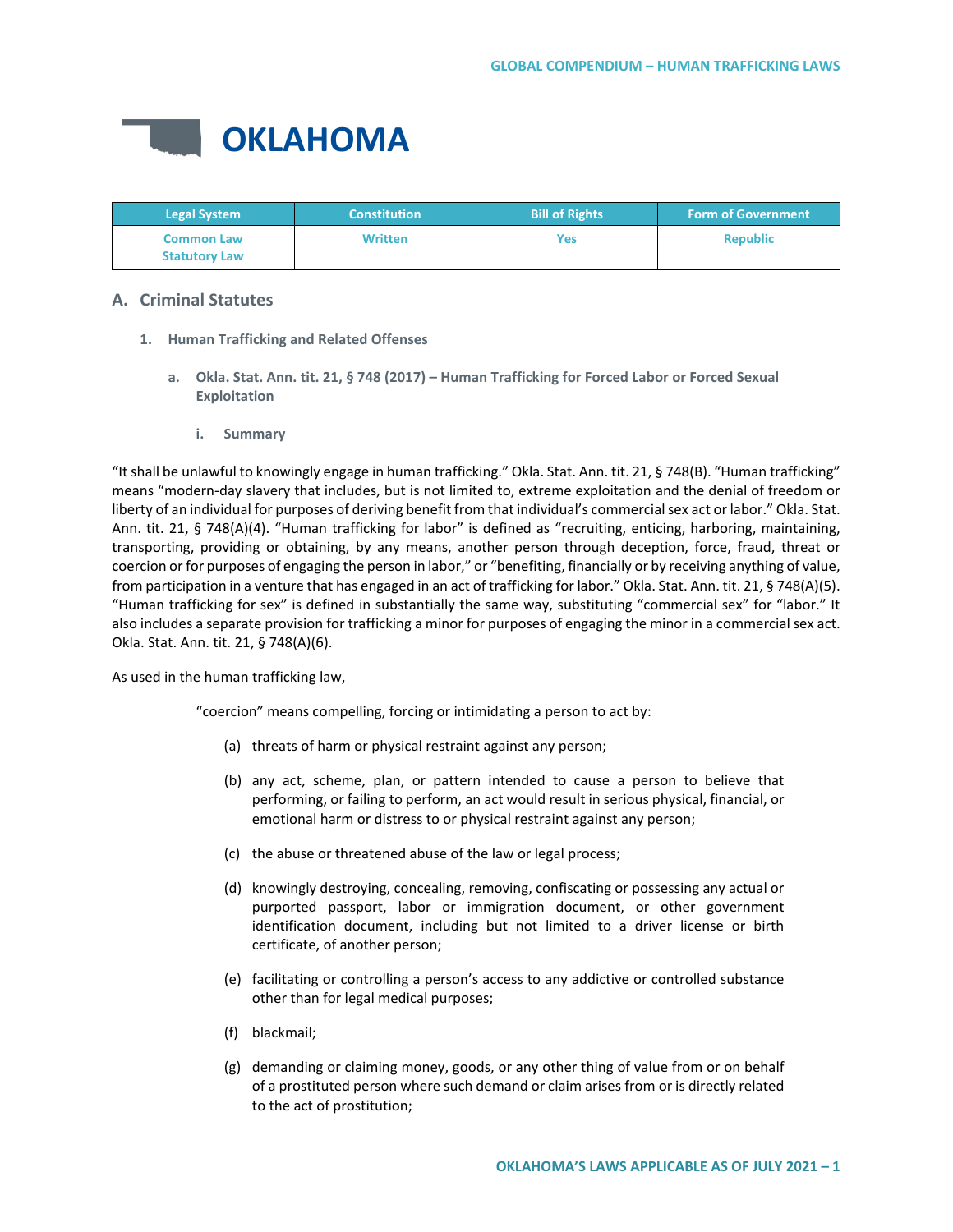- (h) determining, dictating or setting the times at which another person will be available to engage in an act of prostitution with a third party;
- (i) determining, dictating or setting the places at which another person will be available for solicitation of, or to engage in, an act of prostitution with a third party; or
- (j) determining, dictating or setting the places at which another person will reside for purposes of making such person available to engage in an act of prostitution with a third party[.]

Okla. Stat. Ann. tit. 21, § 748(A)(1).

The victim's consent is not a defense to a charge of human trafficking. Okla. Stat. Ann. tit. 21, § 748(E). The lack of knowledge of the victim's age also is not a defense to human trafficking of a minor. Okla. Stat. Ann. tit. 21, § 748(F).

**ii. Sentencing**

A person convicted of human trafficking is guilty of a felony, generally punishable by at least five years of imprisonment, by a fine of not more than USD 100,000, or both. Okla. Stat. Ann. tit. 21, § 748(C). Where the victim is a minor at the time of the offense, the person is guilty of a felony punishable by at least 15 years of imprisonment, by a fine of not more than USD 250,000, or both. Okla. Stat. Ann. tit. 21, § 748(C). A person convicted of human trafficking must serve 85% of the sentence before being eligible for parole or earned credits. Okla. Stat. Ann. tit. 21, § 748(C).

A court also shall order a convicted defendant to make restitution to a victim of human trafficking. Okla. Stat. Ann. tit. 22, § 991f(C).

**iii. Statute of Limitations**

The general statute of limitations applies, which requires that a prosecution commence within three years after the act. Okla. Stat. Ann. tit. 22, § 152(H).

- **b. Okla. Stat. Ann. tit. 21, § 866 (2011) – Trafficking in Children**
	- **i. Summary**

The crime of trafficking in children includes "the acceptance, solicitation, offer, payment or transfer of any compensation, in money, property or other thing of value, at any time, by any person in connection with the acquisition or transfer of the legal or physical custody or adoption of a minor child, except as ordered by the court." Okla. Stat. Ann. tit. 21, § 866(A)(1)(a).

Oklahoma also prohibits the knowing publication of an advertisement soliciting, except by authorized agencies, the placement of a child for adoption. Okla. Stat. Ann. tit. 21, § 866(A)(1)(h).

**ii. Sentencing**

Trafficking in children is a felony punishable by up to 10 years of imprisonment, a fine not to exceed USD 10,000, or both. Okla. Stat. Ann. tit. 21, § 866(A)(2)(a).

A violation of the advertisement prohibition is a misdemeanor punishable by a fine not exceeding USD 5,000. Okla. Stat. Ann. tit. 21, § 866(A)(1)(h).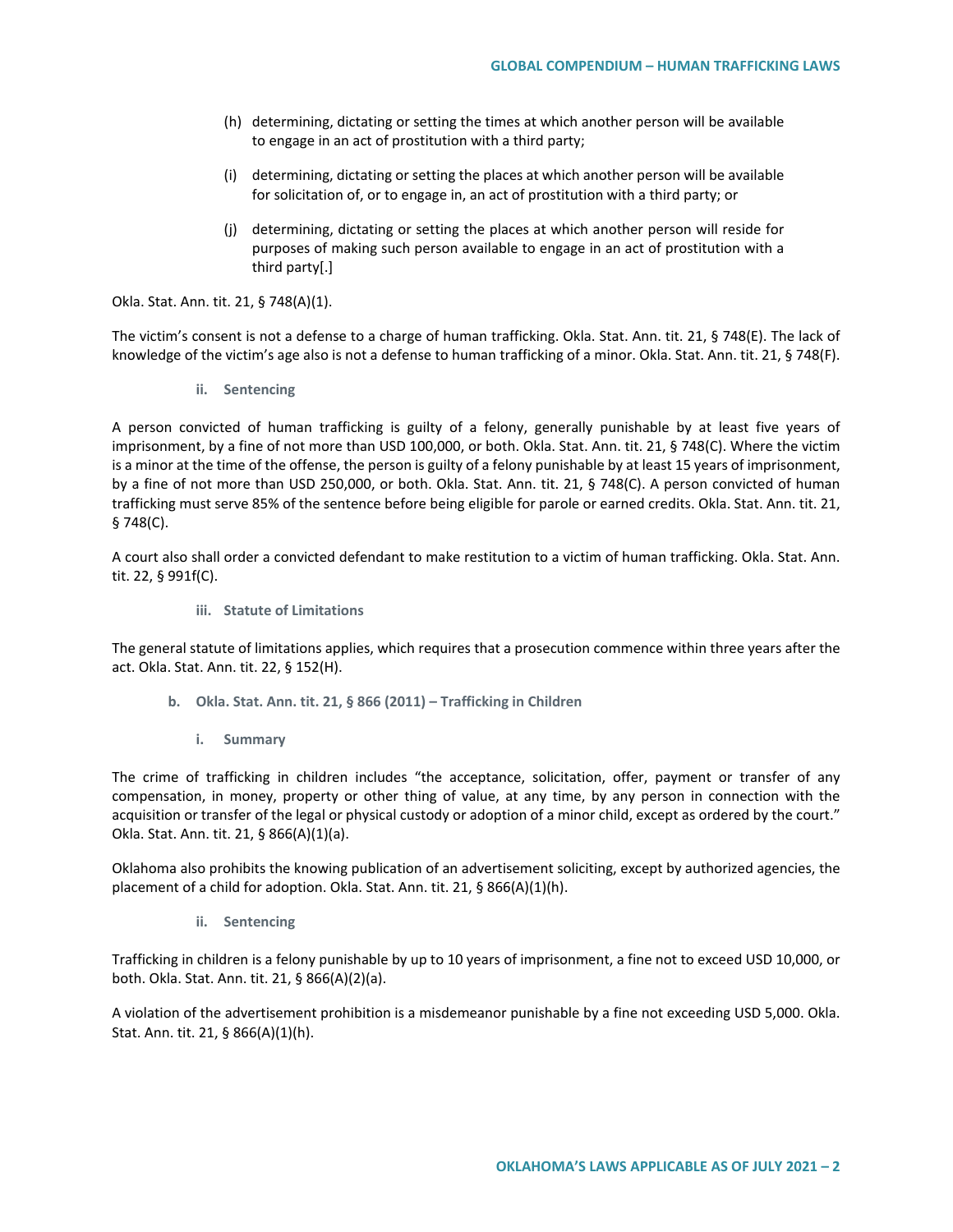**iii. Statute of Limitations**

A prosecution for trafficking in children under Section 866 must commence by the victim's 45th birthday, and if the victim is over the age of 18, within 12 years after the discovery of the crime. Okla. Stat. Ann. tit. 22, § 152(C)(1).

**c. Okla. Stat. Ann. tit. 21, § 856 (2019) – Causing a Minor to Become Involved with a Criminal Street Gang Participating in Trafficking**

A person commits a crime by knowingly or willfully causing, aiding, abetting, encouraging, soliciting, or recruiting a minor to participate, join, or associate with any "criminal street gang." Okla. Stat. Ann. tit. 21, § 856(D). A "criminal street gang" includes an organization or association that participates in, among other things, human trafficking. Okla. Stat. Ann. tit. 21, § 856(F)(17).

**d. Okla. Stat. Ann. tit. 21, § 748(D) – Affirmative Defense**

It is an affirmative defense to a prosecution for a criminal offense that the defendant was a victim of human trafficking. Okla. Stat. Ann. tit. 21, § 748(D).

**e. Okla. Stat. Ann. tit. 22, § 991h (2019) – No Contact Order**

When sentencing a person convicted of crimes of human trafficking involving commercial sex or child pornography under Okla. Stat. Ann. tit. 21, § 1040.8:

> the court shall issue an order that the defendant shall have no contact directly or indirectly with the victim or the family of the victim during the full term of the confinement of the defendant, term of probation, period of deferment or term of confinement and probation of the defendant.

Okla. Stat. Ann. tit. 22, § 991h.

**f. Okla. Stat. Ann. tit. 22, § 19c (2013) – Expungement**

Oklahoma allows for the expungement of a prostitution-related offense if the offense was committed as a result of the defendant having been a victim of human trafficking.

**g. Okla. Stat. Ann. tit. 21, § 1738 (2011) – Forfeiture** 

Property used to facilitate a human trafficking offense is subject to forfeiture. Okla. Stat. Ann. tit. 21, § 1738(A).

**h. Okla. Stat. Ann. tit. 21, § 1029(C) (2016) – Presumption of Coercion**

In the prosecution of a 16 or 17 year old for prostitution, lewdness, or assignation, or the solicitation, aiding, or participating in any such act, there is a presumption that the individual was coerced into committing the offense in violation of the human trafficking statute. Okla. Stat. Ann. tit. 21, § 1029(C).

**i. Okla. Stat. Ann. tit. 21, § 748.2 (2018) – Shelter and Assistance for Trafficking Victims**

Trafficking victims must be housed in an appropriate shelter; not detained in facilities inappropriate to their status as crime victims; not jailed or fined due to being trafficked; receive prompt medical care, mental health care, and food; have access to legal assistance, and be provided protection, if needed.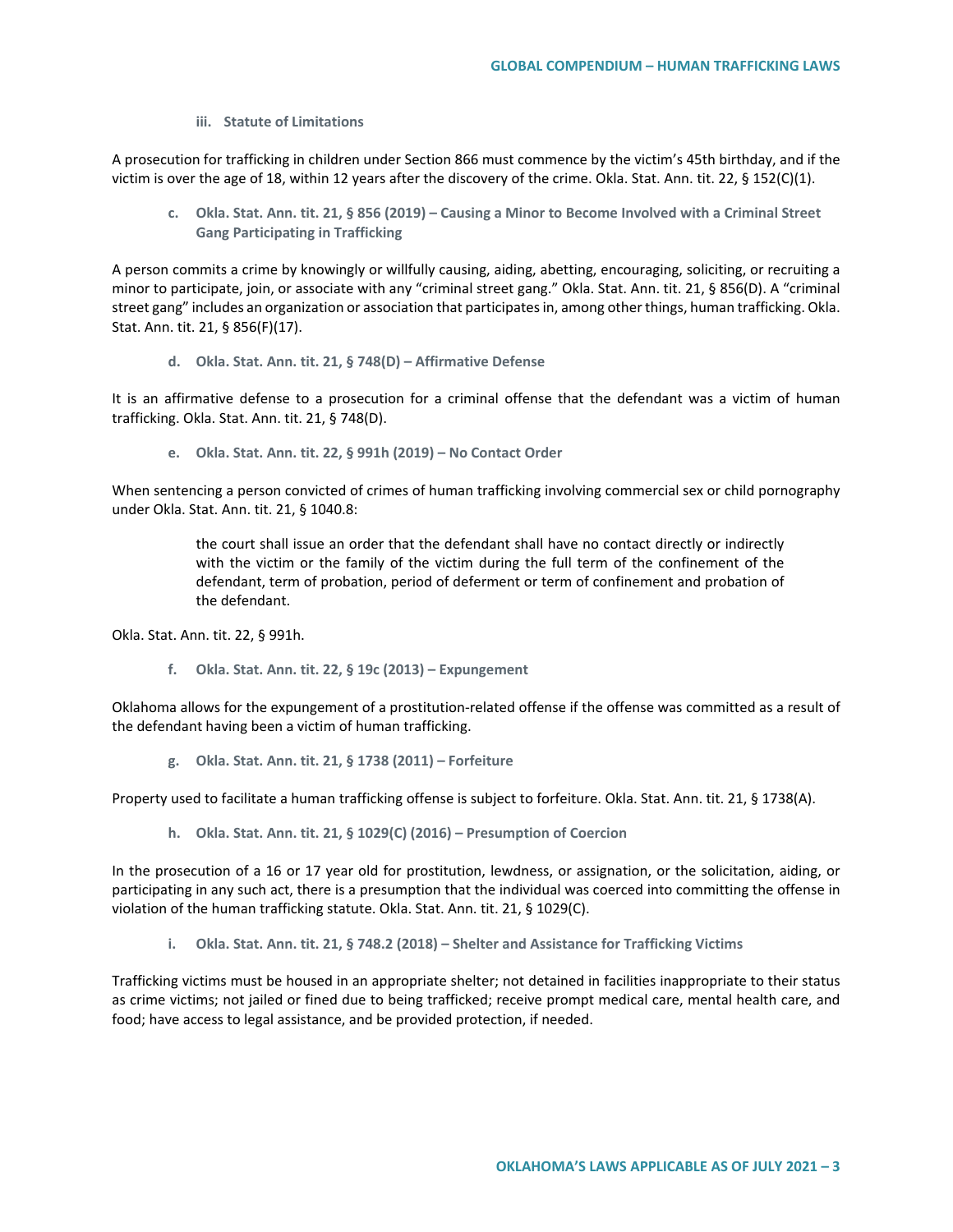**j. Okla. Stat. Ann. tit. 21, § 748.2(E) – Protective Custody Over Trafficked Minor**

"Any peace officer or employee of a district court, juvenile bureau or Office of Juvenile Affairs who has reasonable suspicion that a minor may be a victim of human trafficking and is in need of immediate protection shall assume protective custody over the minor and immediately notify the Department of Human Services."

**k. Okla. Stat. Ann. tit. 21, § 748.2(E) – Trafficked Minor Immune from Prosecution; Affirmative Defense**

A "minor shall not be subject to juvenile delinquency proceedings for prostitution or other nonviolent misdemeanor offenses committed as a direct result of being a victim of human trafficking." A trafficked minor shall have "an affirmative defense to delinquency or criminal prosecution for any misdemeanor or felony offense that the offense was committed during the time of and as the direct result of the minor being the victim of human trafficking."

Okla. Stat. Ann. tit. 21, § 748.2(E).

**l. Okla. Stat. Ann. tit. 22, § 1403 (2013) – Racketeering** 

Racketeering includes:

engaging in, attempting to engage in, conspiring to engage in, or soliciting, coercing, or intimidating another person to engage in conduct which is chargeable or indictable as constituting a felony violation of ... human trafficking or trafficking in children pursuant to the provisions of Section 748, 866 or 867 of Title 21 of the Oklahoma Statutes.

Okla. Stat. Ann. tit. 22, § 1402(10)(y).

**2. Online Child Sexual Exploitation and Child Pornography Offenses**

Okla. Stat. Ann. tit. 10A, § 2-8-221 – Transmission of Obscenity and Child Pornography

Okla. Stat. Ann. tit. 21, § 1021 – Obscene Material or Child Pornography, Solicitation of Minors

Okla. Stat. Ann. tit. 21, § 1021.2 – Minors, Procuring for Participation in Pornography

Okla. Stat. Ann. tit. 21, § 1021.3 – Guardians – Parents – Custodians – Consent to Participation of Minors in Child Pornography

Okla. Stat. Ann. tit. 21, § 1021.4 – Disclosure of Obscene Materials Containing Minors

Okla. Stat. Ann. tit. 21, § 1024.2 – Purchase, Procurement or Possession of Child Pornography

Okla. Stat. Ann. tit. 21, § 1040.8 – Publication, Distribution or Participation in Preparation of Obscene Material or Child Pornography

Okla. Stat. Ann. tit. 21, § 1040.12a – Aggravated Possession of Child Pornography

Okla. Stat. Ann. tit. 21, § 1040.13a – Facilitating, Encouraging, Offering or Soliciting Sexual Conduct or Engaging in Sexual Communication with a Minor or Person Believed to be a Minor

**3. Okla. Stat. Ann. tit. 57, § 582 (2019) – Sex Offenders Registry**

An individual convicted of human trafficking for commercial sex under Okla. Stat. Ann. tit. 21, § 748 must register and comply with Oklahoma sex offender laws. Okla. Stat. Ann. tit. 57, § 582.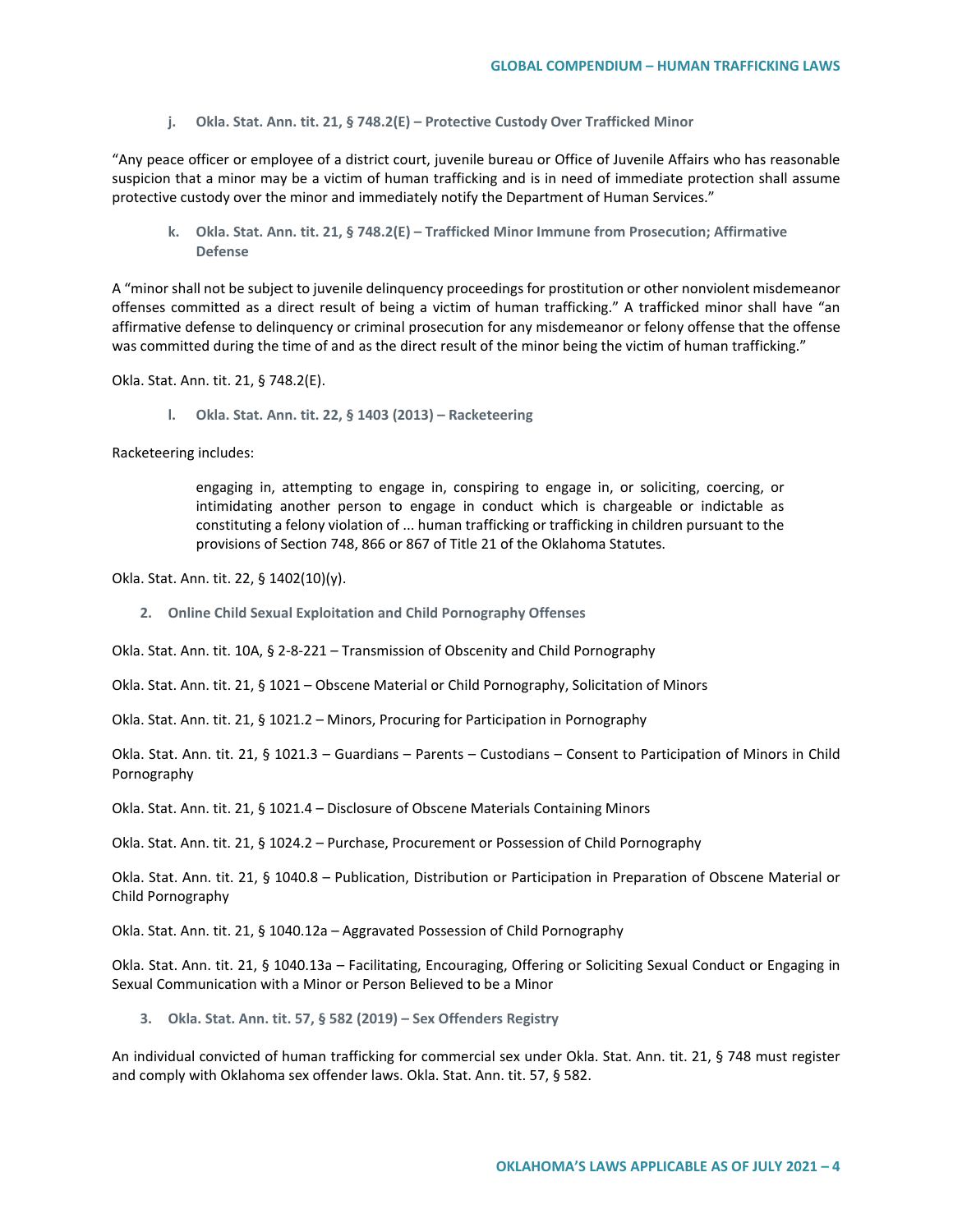## **B. Civil Liability Statutes**

- **1. Okla. Stat. Ann. tit. 21, § 748.2 (2018) – Civil Lawsuit** 
	- **a. Summary**

A victim of human trafficking may bring a civil lawsuit against the person or persons who committed the violation. The civil lawsuit may be brought even if no criminal case is brought. Okla. Stat. Ann. tit. 21, § 748.2(B).

**b. Damages and Other Relief**

A victim may recover actual and punitive damages, as well as reasonable attorney's fees and costs from the perpetrator. Okla. Stat. Ann. tit. 21, § 748.2(B).

**c. Statute of Limitations**

The statute of limitations does not begin to run until the later of:

the victim's emancipation from the defendant, the victim's twenty-first (21st) birthday, or the plaintiff discovers or reasonably should have discovered that he or she was a victim of human trafficking and that the defendant caused, was responsible for or profited from the human trafficking.

Okla. Stat. Ann. tit. 21, § 748.2(B).

- **2. Okla. Stat. Ann. tit. 21, § 1040.56 (2011) – Civil Lawsuits and Minor Victims of Child Exploitation and Child Pornography**
	- **a. Summary**

## An individual

who, while under the age of eighteen, was a victim of an offense provided for in ... [statutes including those prohibiting child exploitation and child pornography] where such offense resulted in a conviction and any portion of such offense was used in the production of child pornography, and who suffers personal or psychological injury as a result ... may bring a civil action [lawsuit] against the producer, promoter, or intentional possessor.

Okla. Stat. Ann. tit. 21, § 1040.56(A).

It is not a defense to a civil lawsuit under this section that the respondent did not know the victim or commit the abuse depicted in the child pornography. Okla. Stat. Ann. tit. 21, § 1040.56(D).

**b. Damages and Other Relief**

A plaintiff prevailing in a civil lawsuit may recover damages, including actual, special, and punitive damages, as well as the cost of the suit and reasonable attorney's fees. Okla. Stat. Ann. tit. 21, § 1040.56(B).

**c. Statute of Limitations**

The statute of limitations for a civil lawsuit under this section is three years after the later of: (1) the conclusion of the related criminal case; (2) the notification to the victim by law enforcement of the creation, possession, distribution, or promotion of child pornography; or (3) if the victim is younger than 18 years of age, within three years after the person reaches the age of 18. Okla. Stat. Ann. tit. 21, § 1040.56.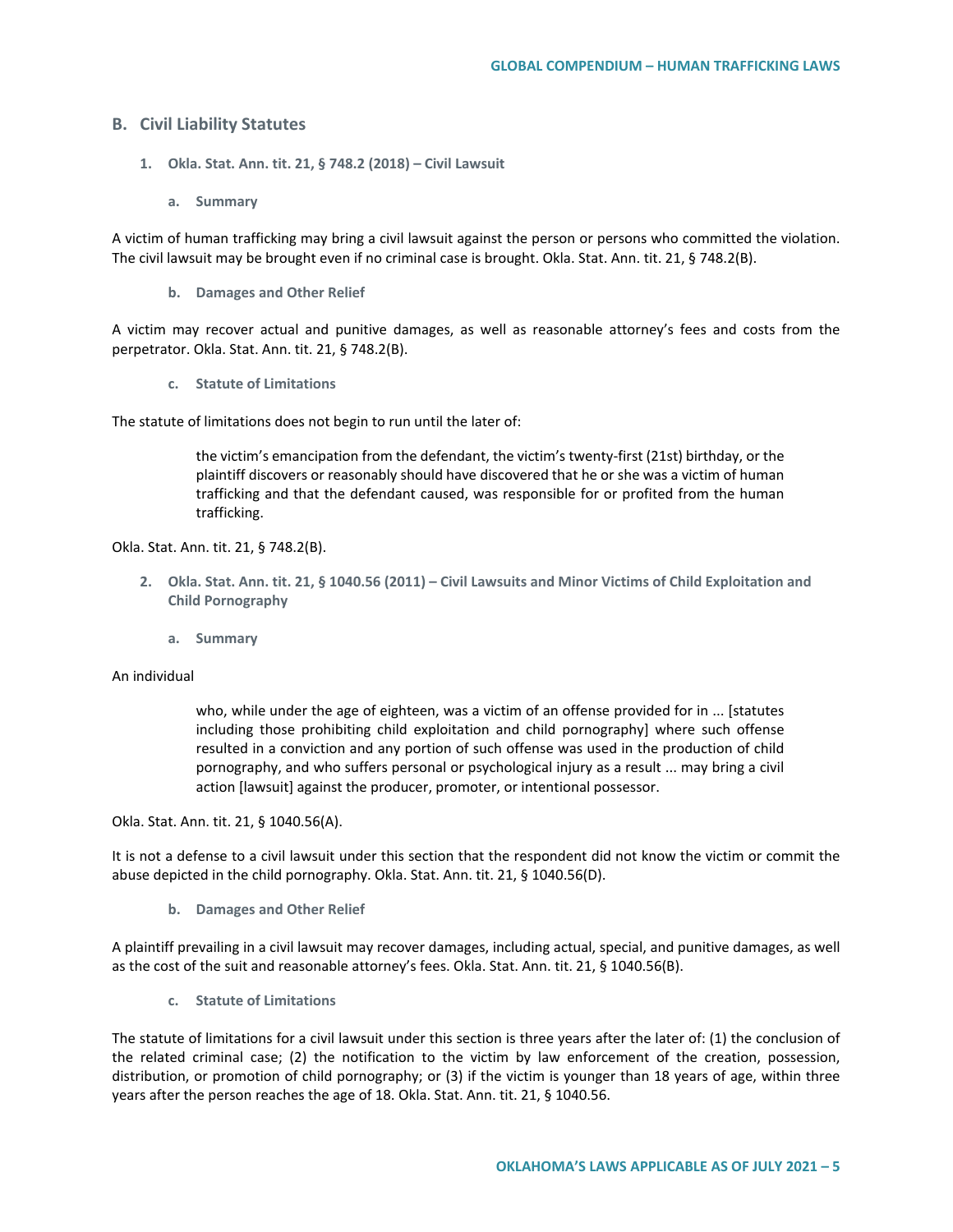# **C. Additional Statutes Specific to Human Trafficking**

**1. Okla. Stat. Ann. tit. 40, §§ 160** *et seq***. (2014) – Unpaid Wages**

An aggrieved employee may bring a civil lawsuit to recover unpaid wages and liquidated damages. A successful employee may be awarded costs and attorney's fees. Okla. Stat. Ann. tit. 40, § 165.9. Employers that violate this provision may be guilty of a misdemeanor. 40 Okla. Stat. Ann. tit. 40, § 165.8. Additionally, the Commissioner of Labor may fine an employer that fails to pay wages more than twice in a six-month period. Okla. Stat. Ann. tit. 40, § 165.2a.

More information is available at: [https://www.ok.gov/Labor/WORKPLACE\\_RIGHTS/Wage\\_and\\_Hour/index.html.](https://www.ok.gov/Labor/WORKPLACE_RIGHTS/Wage_and_Hour/index.html)

**2. Okla. Stat. Ann. tit. 10A, § 1-9-123 (2015) – Department of Human Services Policies and Procedures on Sex Trafficking**

The Department of Human Services, in consultation with others, is to establish policies and procedures, including relevant training for caseworkers, for identifying, documenting in agency records, and determining appropriate services for children and youth at risk of sex trafficking.

**3. Okla. Stat. Ann. tit. 21, § 748.2(C) – Hotline Number and Posting Notice of Rights**

"[]The Attorney General is authorized to establish an emergency hotline number for victims of human trafficking." The Attorney General also "is authorized to enter into agreements with the county departments of health to require posting of the rights contained in this section along with the hotline number for publication in locations as directed by the State Department of Health." Okla. Stat. Ann. tit. 21, Sec. 748.2(C).

**4. Okla. Stat. Ann. tit. 47, § 802 (2019) – Commercial Driver Training on Trafficking**

The Commissioner of Public Safety may establish a course of study for Class A, B, or C commercial driver licenses that includes the prevention and reporting of human trafficking and must regularly review and update the training to take into account changes and trends in human trafficking.

**5. Okla. Stat. Ann. tit. 70, § 24-100.5 (2019) – Study of School Staff Needs on Trafficking Recognition and Reporting**

Each public school shall have a Safe School Committee that shall study and make recommendations to the principal regarding professional needs of the faculty and staff to recognize and report suspected human trafficking.

## **D. Significant Cases**

No significant cases were found regarding Oklahoma's human trafficking statutes.

## **E. Academic Research/Papers**

Meghan Hilborn, Note, *How Oklahoma's Human Trafficking Victim Defense Is Poised to Be the Boldest Stand Against Human Trafficking in the Country*, 54 TULSA L. REV. 457 (2019).

Sarah Kujawa, Note, *Modern-Day Slavery: Human Trafficking in Oklahoma*, 38 OKLA. CITY U. L. REV. 105 (2013).

#### **F. Resources**

National Human Trafficking Hotline (Oklahoma): <https://humantraffickinghotline.org/state/oklahoma>